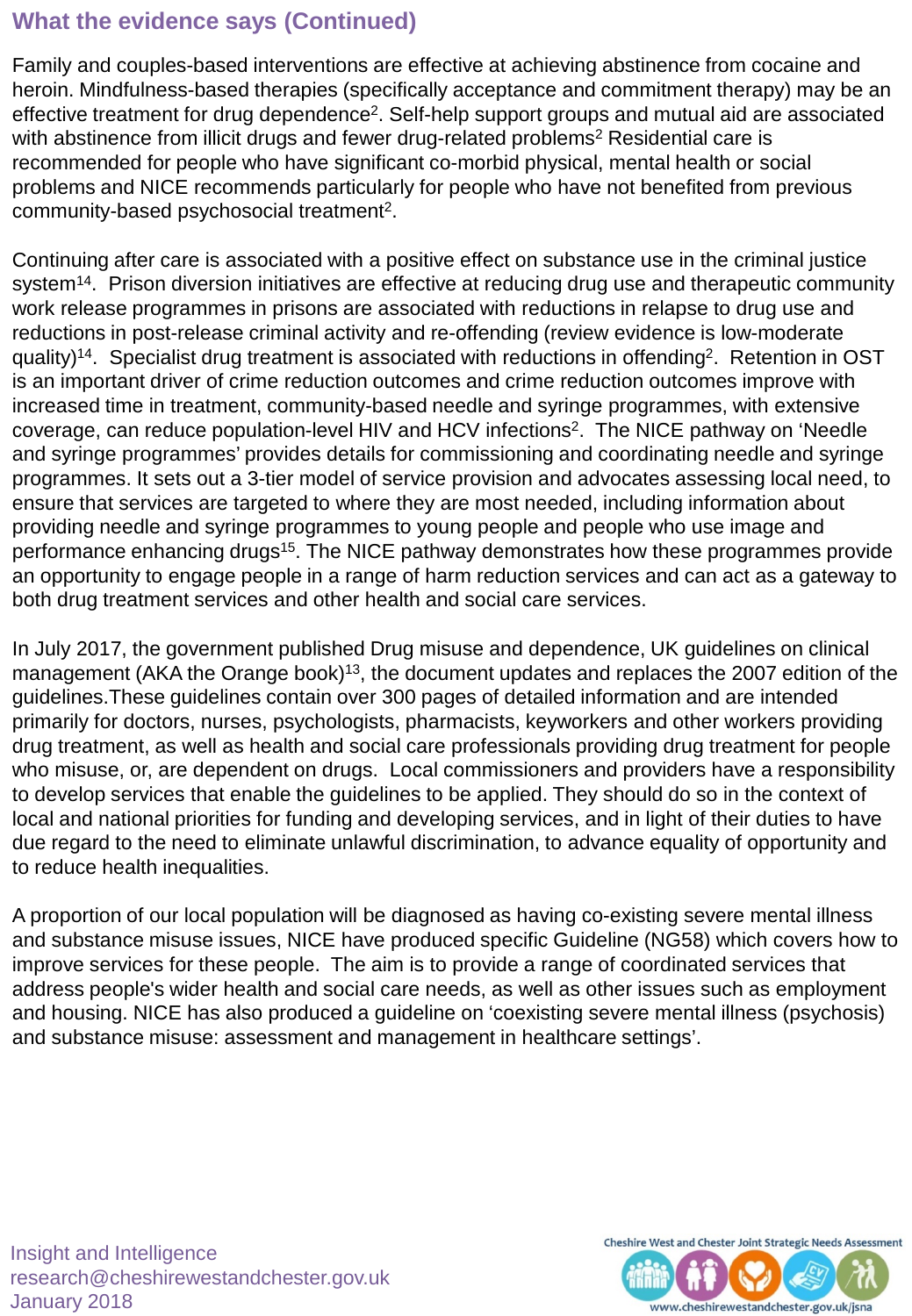# **15. Assets**

Community assets are key to the development and sustainability of recovering communities, treatment services linked to recovery groups, local GPs, pharmacies and third sector organisations (such as, Age UK, CAB, Narcotics Anonymous. Alcoholics Anonymous, homeless services, lifestyle services, mental health and wellbeing services, faith groups, housing providers etc., are all vital interlinked elements that support recovery of individuals and communities, some of these are shown on the map below.



Insight and Intelligence research@cheshirewestandchester.gov.uk January 2018



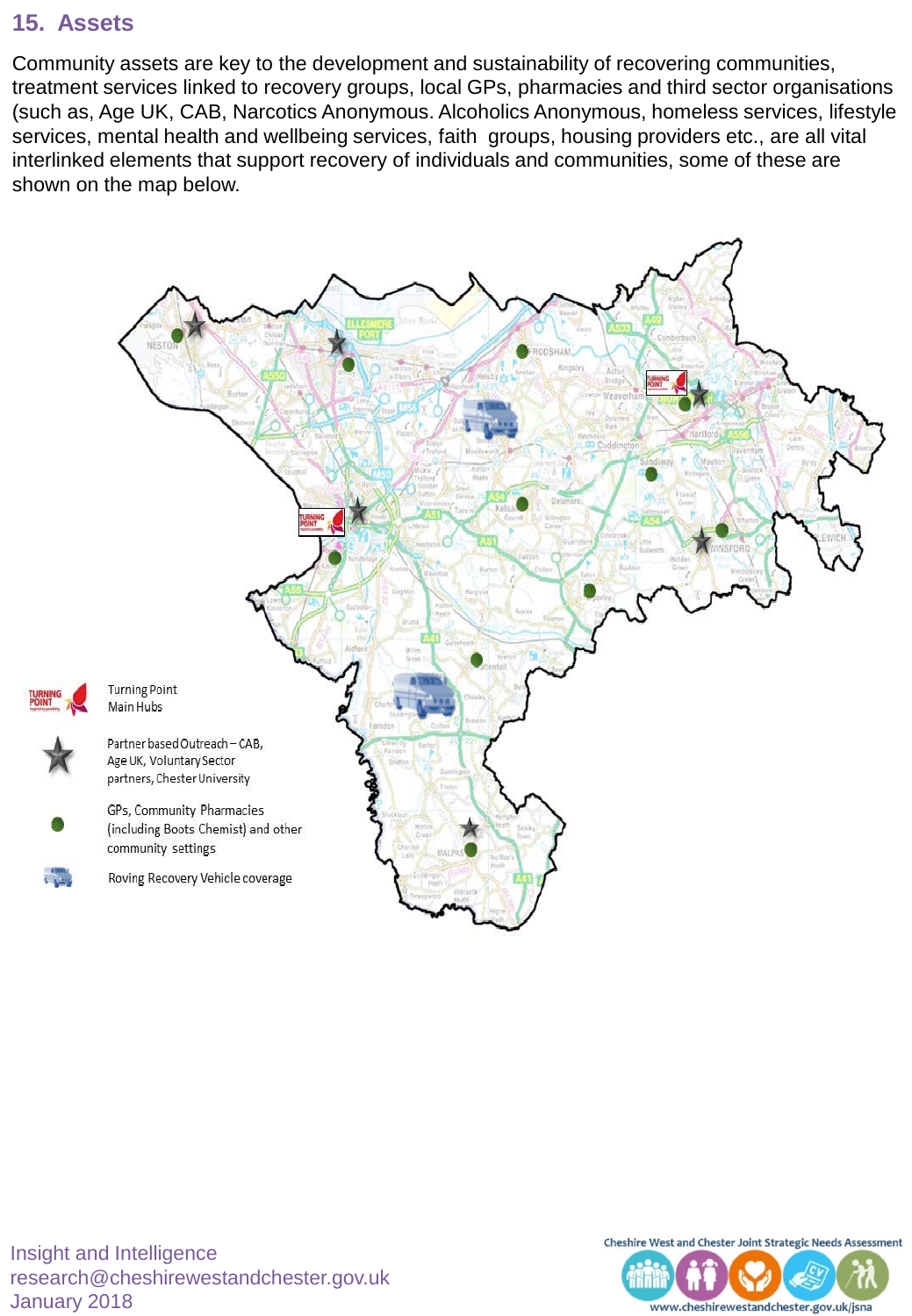### **16. What does drug misuse cost Cheshire West and Chester?**

The social and economic cost of drug use and supply to society is estimated to be around £10.7bn per year. Currently, there are no estimates of the social and economic cost of drug misuse in Cheshire West and Chester, although, the cost to local organisations e.g. the Police, Local Authority, NHS etc., will be significant at a time when Public Sector resources are being reduced e.g. It is estimated that the cost of healthcare alone for adult drug users not in structured treatment is £5,380 per annum, whilst the overall cost is estimated to be over £26,000 per year, Conversely, the Drug Treatment Outcomes Study suggests that every £1 invested in drug treatment results in a £2.50 benefit to society.

#### **What does drug misuse cost Cheshire West and Chester?**

The social and economic cost of drug use and supply to society is estimated to be around £10.7bn per year, of which £6bn is attributed to drug-related crime<sup>5</sup>. Currently, there are no estimates of the social and economic cost of drug misuse in Cheshire West and Chester, although, the cost to local organisations e.g. the Police, Local Authority, NHS etc., will be significant at a time when Public Sector resources are being reduced e.g. the estimated cost of healthcare alone, for adult drug users not in structured treatment, is £5,380 per annum<sup>17</sup> and the National Treatment Agency estimates that any drug addict not in treatment costs society an average of £26,074 per year (Section 12.2).

Investment in drug treatment can substantially reduce the economic and social costs of drugrelated harm. The most recent evidence on the value for money of drug treatment comes from the Drug Treatment Outcomes Study 36 The findings suggested that there are net benefits from drug treatment, with an overall benefit-cost ratio of approximately 2.5:1. This suggests that every £1 invested in drug treatment results in a £2.50 benefit to society<sup>17</sup>.



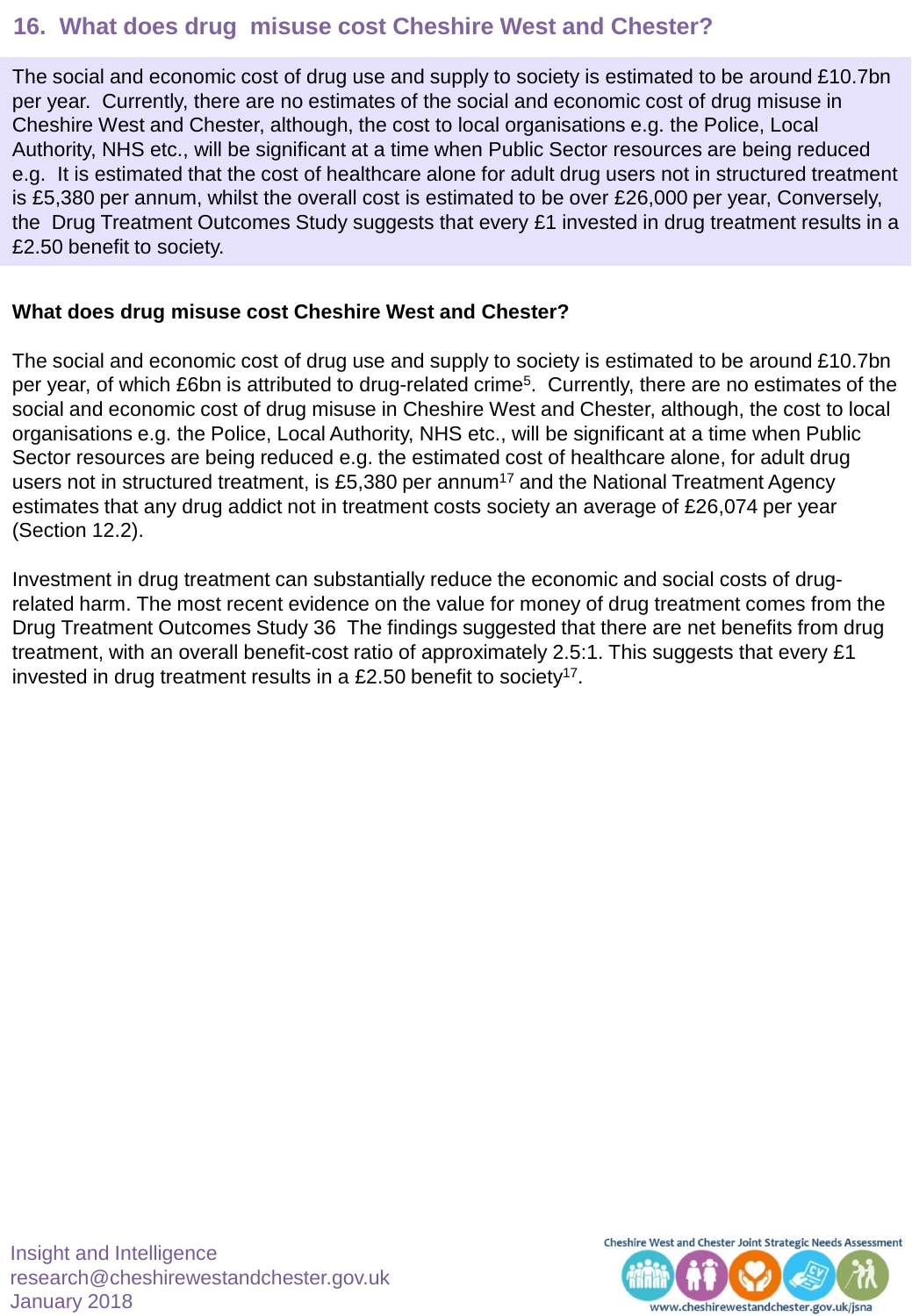### **17. What needs might be unmet?**

In general, there is difficulty in identifying un-met need within our communities due to issues with the availability of data and lack of local insight work. The analysis provided in the JSNA suggests, that the needs of long-term and complex clients in treatment, may not be being fully met, and/or, the service model may need to evolve to improve recovery within this client group. Historically, it has been recognised that the needs of people with a dual diagnosis of high risk drinking/drugs dependency and mental health, may not be fully met and work should be undertaken to understand the level of need locally.

There are a large number of younger males using needle exchange for steroid and image enhancing drugs and further work is needed to better understand this client group in order to develop interventions and work with partners in the fitness industry. New Psychoactive Substances pose a significant but currently unquantifiable risk to certain groups and are being targeted at young people and the homeless population. Moving forward there is a need to work across organisations to better understand local issues, patterns of use and develop effective interventions.

Finally, there are a number of well established high risk groups e.g. deprived communities, young people, offenders, sex workers, the homeless, veterans etc., (see section 5), where there is a high likelihood that the need is not being fully met.

# **18 What are the challenges in meeting needs**

The nine key challenges to tackling Drug Misuse across Cheshire West and Chester are:

- Around a third of the population have taken illicit dugs at some point in their lives and drug misuse is in-ground within our culture; there is a fundamental need to address this problem.
- New Psychoactive Substances are being targeted at some of the most vulnerable sections of our population i.e. children and young people and the homeless population; more needs to done to address this.
- Cheshire West and Chester have a high number of people who have been in treatment for over four years, further work needs to be untaken to understand how this cohort could (where appropriate) progress through the recovery system.
- The need to increase partnership working, including further developing the Substance Misuse Partnership.
- Increasing work on prevention and early detection against a backdrop of reducing Public Sector Resources.
- Good quality housing and employment is key to Recovery, partners need to work together to increase the opportunities for worthwhile employment for people on recovery pathways.
- Improving data and intelligence on drug related harm, including, A&E data and the development of a Local Drugs Information System (early warning system for contaminated or harmful drugs).
- There needs to be more insight work undertaken within our communities, in particular service users, to ensure that local interventions, initiatives and services meet their needs.
- Shaping specialist Substance Misuse Services so that they meet the needs of the population whilst being both effective and cost-effective.



www.cheshirewestandchester.gov.uk/jsna

itirit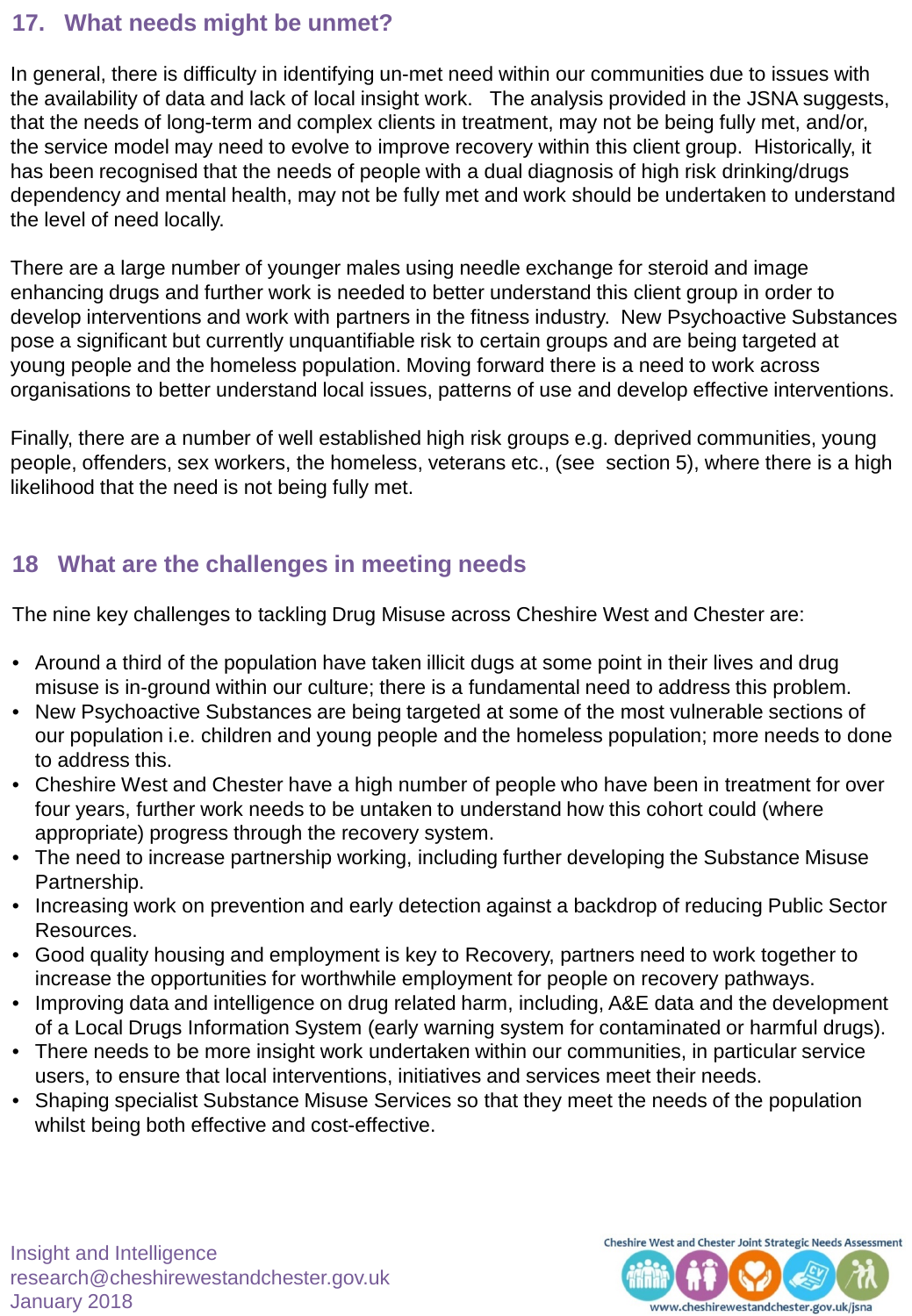### **20. Discussion**

Estimates based on the British Crime Survey (Drugs) 2015-16, indicate that around 15,629 adults aged 15-59 years in Cheshire West and Chester had taken an illicit drug in the last year. Of these, 6,326, (40.5%), were young people aged 16-24 years of age (Section 6.0). This highlights the need to develop resilience, mental health and wellbeing in our younger people through high quality PHSE in our schools and academies. The high number of people using drugs in the last year demonstrates the need for all organisations to adopt a Making Every Contact Counts approach, focusing on promoting healthy lifestyles, improving mental health and wellbeing and the early detection of drug and alcohol issues.

The British Crime Survey is recognised as a robust measure of recreational drug use for the drug types it covers. However, it may not provide as good coverage of problematic drug users as they may not necessarily be a part of the household resident population, or, be concentrated in specific and relatively small sub-groups of the population. Therefore, for the development and planning of treatment and recovery services, the John Moores University estimates, using a mixed methodology, have been included in this report (Section 6.3). Using these, it is estimated, 1,619 people aged 15-64 in Cheshire West and Chester are opiate/crack users. Of these, 1,215 are opiate users and 736 are crack users. Of these, 480 are injecting substances. In 2016-17, there were 1,485 clients in treatment in Cheshire West and Chester for drug misuse, of these, 830 were in treatment for opiate use. This suggests that around 140 opiate and crack users may not be in contact with treatment and recovery services, however, the John Moores University estimates are slightly dated and this may account for the difference.

Cheshire West and Chester has a higher rate of clients in treatment for four years or more, compared to the national average, suggesting that Cheshire West and Chester has a high proportion of complex clients who are not completing treatment successfully and staying drug free (Section 9.0). In addition, local services have a higher re-presentation rate for opiate clients compared to the England average, suggesting the service model may need to evolve to improve recovery within this client group. Historically, it has been recognised that the needs of people with a dual diagnosis of drug dependency and mental health, may not be fully met and this may be contributing to the issues mentioned above. Analysis within this JSNA chapter shows there is a need to undertake further work to better understand clients with complex needs and explore how partner organisations can further develop clinical pathways that could improve recovery.

During the financial year 2016-2017, there were a total of 2,039 clients accessing syringe exchange services and non-structured interventions in the Cheshire West and Chester area (Section 9.8). This cohort forms two distinct groups, older clients using psychoactive drugs and a younger group, primarily made up of users of steroids and image and performance enhancing drugs. Every needle exchange transaction should be used as an opportunity to influence risk taking behaviours, improve the general health of clients and collate more detailed information on this cohort of people. In addition, the high number of people using steroids and image and performance enhancing drugs suggests there is a need to undertake targeted work with this cohort and partners in the fitness industry.

Insight and Intelligence research@cheshirewestandchester.gov.uk January 2018



www.cheshirewestandchester.gov.uk/jsna

itirit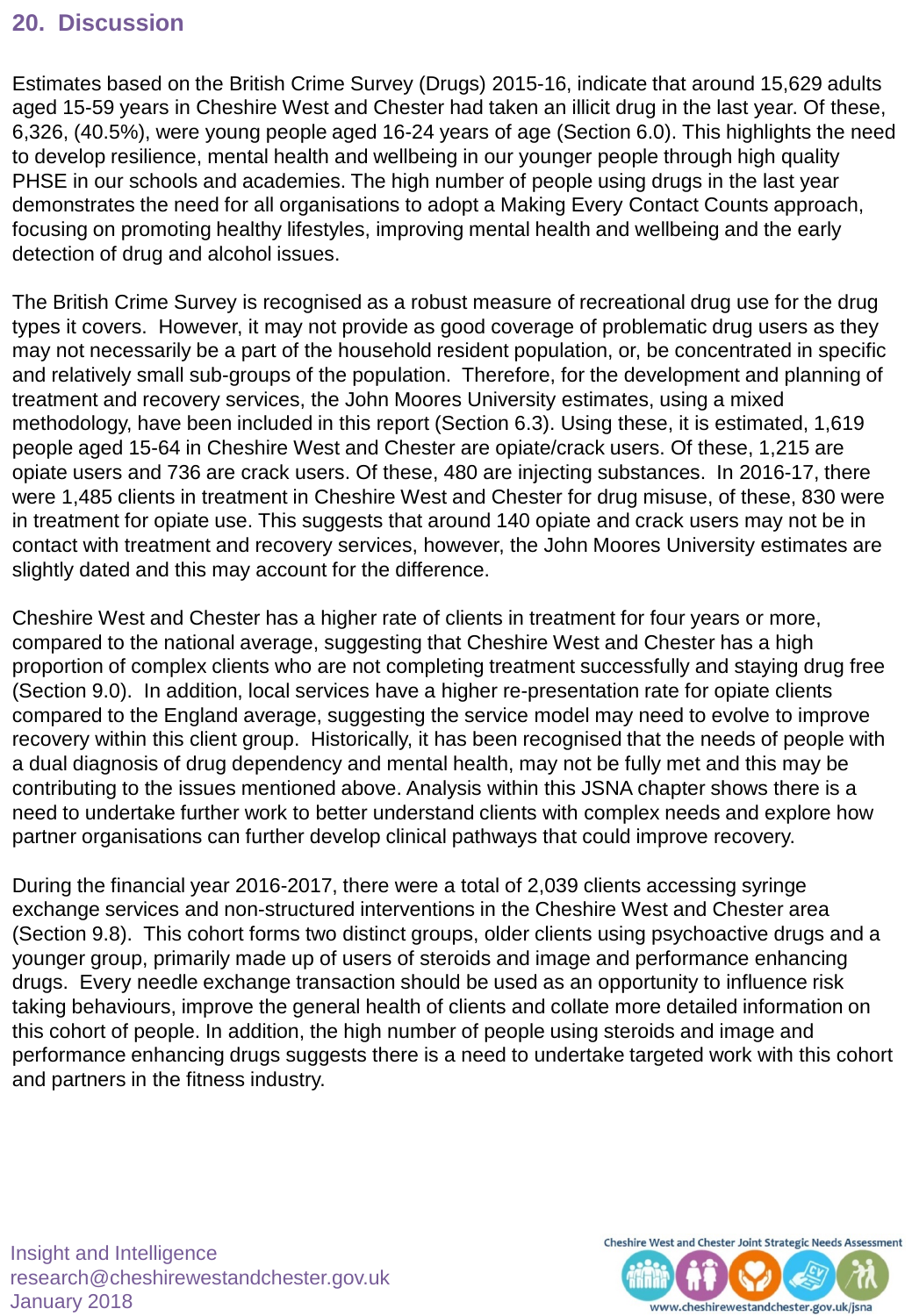## **20. Discussion** *(Continued)*

There is a reoccurring theme throughout the Drug JSNA relating to the need to improve local intelligence, so that decisions taken about drug misuse are based on reliable data that is available, in a timely manner, at locality (or neighbourhood) level and highlights the needs of high risk groups, this would allow services and interventions to be planned on an equitable basis. An example of this is the lack of clarity around the use of New Psychoactive Substances locally, whereby several years after the emergence of these drugs, high profile media attention and public concerns, there is still very little local intelligence readily available. However, moving forwards the Local Drug Information System should help to provide some robust information. In addition, there is an absence of local insight work to capture the views, hopes and aspirations of our communities and service users in relation to drug misuse and this needs to be addressed moving forwards. Given the range of issues locally, data analysts and information specialists should consider developing a forum with the aim of facilitating cross-organisational working and data sharing.

Deaths from drug misuse substantially increased in England in 2013 and 2014, with a 42% total increase in these two years (Section 11.0), as such, there has been considerable political, media and public interest in these figures. Locally, there were around 13 drug related deaths per year during 2013-2015, which equates to a mortality rate of 3.9 deaths per 100,000, similar to the national average. The analysis for hospital admissions due to drugs, in Cheshire West and Chester, was, in general, lower than that observed nationally. However, the rate of drug related hospital admissions due to poisoning locally, was higher than the national average, which suggests, there may be a need for a focused piece of work to reduce avoidable hospital admissions, which in turn could reduce the number of drug related deaths.

In Cheshire West and Chester, up to 3,700 thefts can be attributed to offenders who used heroin, cocaine or crack cocaine in 2016 (Section 12.0). Cheshire West and Chester trends in drug crime have varied over time but have fallen over recent years to be in-line with the national average. All the available evidence shows that getting people into recovery is the most effective way of reducing crime, and, as such, the Health and Wellbeing Board and the Cheshire West and Chester Community Safety Partnership should consider how best to facilitate closer partnership working between the Police, Community Safety Integrated Substance Misuse Service and the wider NHS, to promote early intervention within high risk groups and ensure there is a rapid referral and seamless pathway in place for criminal justice clients.

As highlighted in section 16.0, there are no detailed estimates of the social and economic cost of drug misuse in Cheshire West and Chester, although, the cost to local organisations e.g. Police, Local Authority, NHS etc., is significant, at a time when Public Sector resources are being reduced. A best estimate of the potential financial impact of opiate and crack users, not in structured treatment, comes from the National Drug Treatment Agency, which estimates, it costs £2.6 million for every 100 opiate and crack users who are not in structured treatment. Given this, there is a strong argument to ensure timely and equitable access to recovery services which are backed up by the financial analysis from the Drug Treatment Outcomes Study, that suggests, that every £1 invested in drug treatment results in a £2.50 benefit to society.

Finally, over time, there is a need to change the focus from treatment and recovery to prevention and early detection. Although, the development of a recovery focused, integrated Substance Misuse Service, working across Cheshire West and Chester, over the last few years, has represented a significant development, which reflects guidance and is ahead of some other local authorities in implementing evidence based practice.